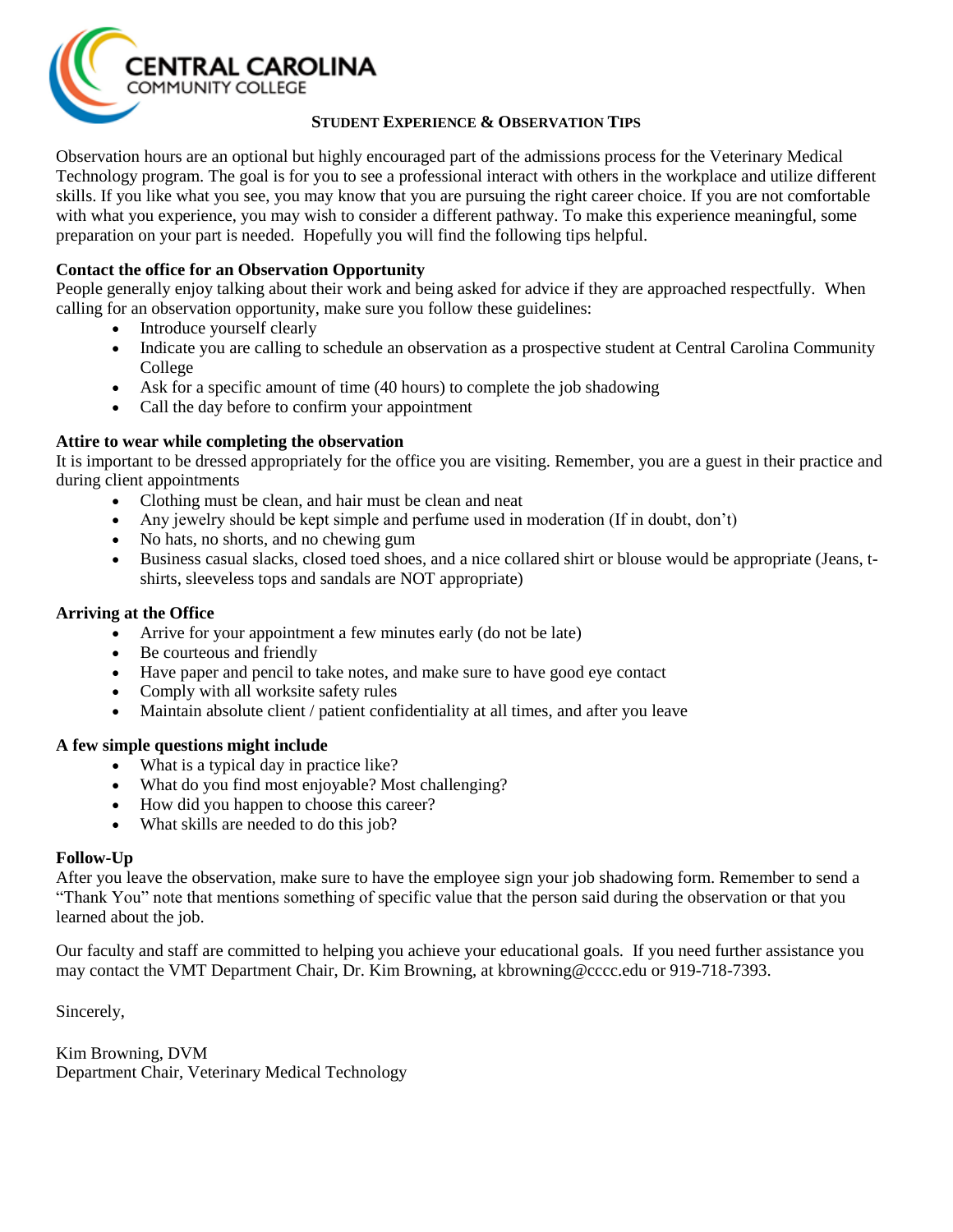#### **VETERINARY MEDICAL TECHNOLOGY PROGRAM STUDENT EXPERIENCE & OBSERVATION VERIFICATION FORM**

As a part of the admissions process into the Central Carolina Community College Veterinary Medical Technology Program, students have the opportunity to demonstrate a minimum of 40 hours work/volunteer experience in the veterinary field. These 40 hours should be completed under the supervision of a veterinarian or a registered, licensed, or certified veterinary technician. Exceptions to this policy may be made on a case-by-case basis by the VMT Program Director and the appropriate Academic Dean.

| Applicant: (Please print)                                                               | Veterinarian or Technician: (Please print)                                                                                                                                                                                                                                                                                                                                                                                                                                                                                                                          |  |  |  |
|-----------------------------------------------------------------------------------------|---------------------------------------------------------------------------------------------------------------------------------------------------------------------------------------------------------------------------------------------------------------------------------------------------------------------------------------------------------------------------------------------------------------------------------------------------------------------------------------------------------------------------------------------------------------------|--|--|--|
|                                                                                         |                                                                                                                                                                                                                                                                                                                                                                                                                                                                                                                                                                     |  |  |  |
|                                                                                         |                                                                                                                                                                                                                                                                                                                                                                                                                                                                                                                                                                     |  |  |  |
|                                                                                         |                                                                                                                                                                                                                                                                                                                                                                                                                                                                                                                                                                     |  |  |  |
| Telephone:                                                                              | $\text{Telephone:}\n \underline{\hspace{2cm}}\n \underline{\hspace{2cm}}\n \underline{\hspace{2cm}}\n \underline{\hspace{2cm}}\n \underline{\hspace{2cm}}\n \underline{\hspace{2cm}}\n \underline{\hspace{2cm}}\n \underline{\hspace{2cm}}\n \underline{\hspace{2cm}}\n \underline{\hspace{2cm}}\n \underline{\hspace{2cm}}\n \underline{\hspace{2cm}}\n \underline{\hspace{2cm}}\n \underline{\hspace{2cm}}\n \underline{\hspace{2cm}}\n \underline{\hspace{2cm}}\n \underline{\hspace{2cm}}\n \underline{\hspace{2cm}}\n \underline{\hspace{2cm}}\n \underline{\$ |  |  |  |
|                                                                                         |                                                                                                                                                                                                                                                                                                                                                                                                                                                                                                                                                                     |  |  |  |
| Approximate date range that hours were completed during (example: $1/1/15 - 3/10/15$ ): |                                                                                                                                                                                                                                                                                                                                                                                                                                                                                                                                                                     |  |  |  |

*Please indicate this applicant's level of experience with the following categories:*

| Animal Restraint           | [] Performed >10 times [] Performed 1-10 times [] Observed only |
|----------------------------|-----------------------------------------------------------------|
| <b>Animal Care Duties</b>  | [] Performed >10 times [] Performed 1-10 times [] Observed only |
| <b>Facilities Cleaning</b> | [] Performed >10 times [] Performed 1-10 times [] Observed only |
| Lab/Pharmacy Duties        | [] Performed >10 times [] Performed 1-10 times [] Observed only |

*Please evaluate this applicant utilizing the provided scale:*

| Assumes responsibility:               | [] Above Average [] Average [] Below Average [] N/A |
|---------------------------------------|-----------------------------------------------------|
| Is motivated; shows interest:         | [] Above Average [] Average [] Below Average [] N/A |
| Has good work habits; is disciplined: | [] Above Average [] Average [] Below Average [] N/A |
| Ability to work with others:          | [] Above Average [] Average [] Below Average [] N/A |
| Ability to work alone:                | [] Above Average [] Average [] Below Average [] N/A |

OPTIONAL: Please elaborate on any information provided above or feel free to provide any further information you would like to include in consideration of this candidate (please use the back of this form for additional space):